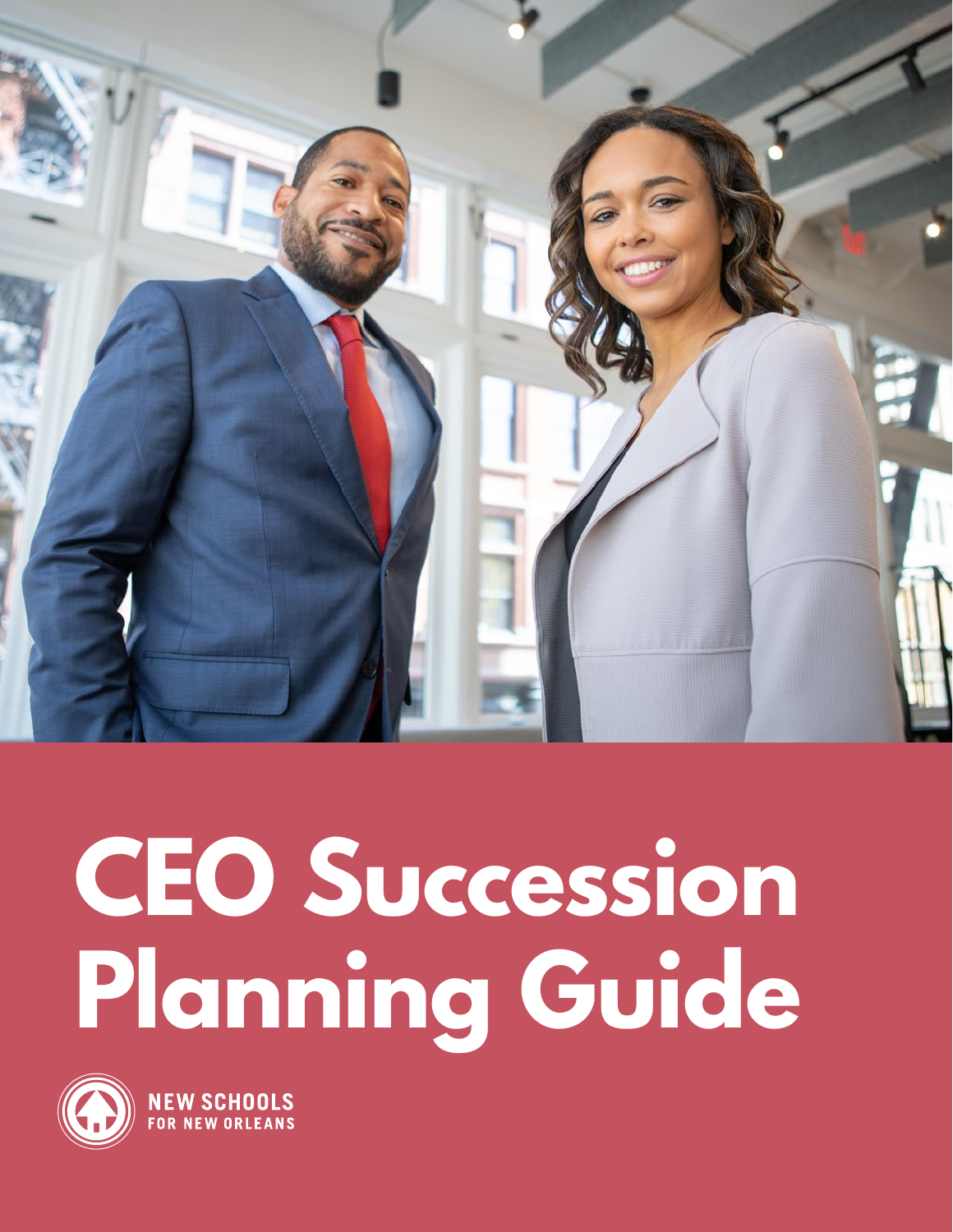### **Introduction**

In the past two years, fourteen charter school boards have changed CEOs or Executive Directors, impacting approximately 18,500 New Orleans public school students—more than one-third of the city's student population. Looking ahead, many founding CEOs hired ten or more years ago are preparing to retire or move on to other roles.

The task of choosing a CEO/Executive Director is arguably the most important responsibility of a charter board. National research shows that teacher turnover has a negative impact on student achievement, $^1$  and principals/ school leaders are the key driver of whether teachers stay or go.2 In New Orleans' charter school system, CEOs/ Executive Directors hire, manage, and support these principals and school leaders. Hiring the wrong CEO/ Executive Director creates negative repercussions for schools, principals, teachers, and our students.



*<sup>1.</sup> Ronfeldt, M., Loeb, S., & Wyckoff, J. (2013). How teacher turnover harms student achievement. American Educational Research Journal, 50(1), 4-36.*

*<sup>2.</sup> Ladd, H. (2011). Teachers' perceptions of their working conditions: How predictive of planned and actual teacher movement? Educational Evaluation and Policy Analysis, 33(2), 235-261.*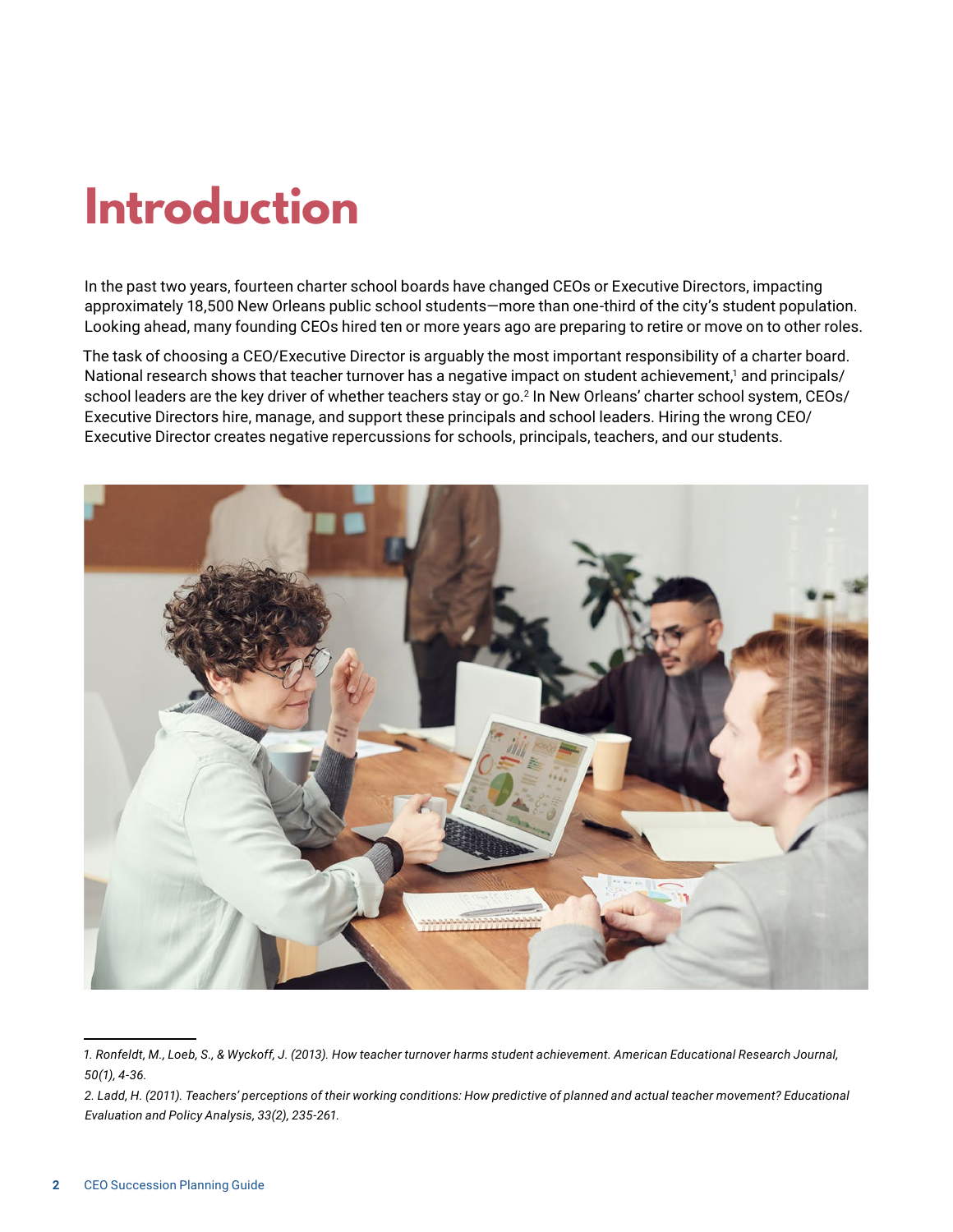NSNO reviewed every New Orleans charter school CEO/Executive Director transition in the past six years, conducting interviews with twenty-two individuals involved in these transitions. We learned that these high stakes leadership transitions are challenging, even under the best circumstances. In this process, a few common themes surfaced:

- **•** Potential internal candidates among the charter organization's leadership team are given little or no opportunity to learn and practice the skills necessary to be a CEO.
- **•** The pool of local external candidates with a track record of success as a CEO/Executive Director willing to apply is small.
- **•** National searches for CEO/Executive Director candidates are expensive, take longer than expected, and are often unfruitful.
- **•** More often than not, the charter organization's board never talked about CEO succession planning until it became an emergency.
- **•** Many boards clashed during the search because they had not made a practice of necessary ongoing work, such as regular CEO evaluations, alignment on organizational goals and strategy, and engaging on diversity, equity, and inclusion issues.

Given these obstacles, many charter boards have struggled to hire a CEO/Executive Director with the requisite competencies and experience to be successful. However, boards can overcome these obstacles through the simple practice of regular CEO succession planning.

At NSNO, our mission is to deliver on the promise of excellent public schools for every child in New Orleans. To do this, we have developed a *CEO Succession Planning Toolkit* to support boards in developing and executing a plan for successful CEO successions. This *CEO Succession Planning Guide* serves as an overview and introduction to additional resources in the toolkit.



#### **A NOTE ON TERMINOLOGY**

We use the term "CEO" in this guide to refer to every organization's executive leader. This is the person hired by their organization's charter board, whether their title is Executive Director, Head of School, or Chief Executive Officer. The recommendations in this guide are applicable to all charter school organizations, regardless of their size, composition of their leadership team, or title of their top leader.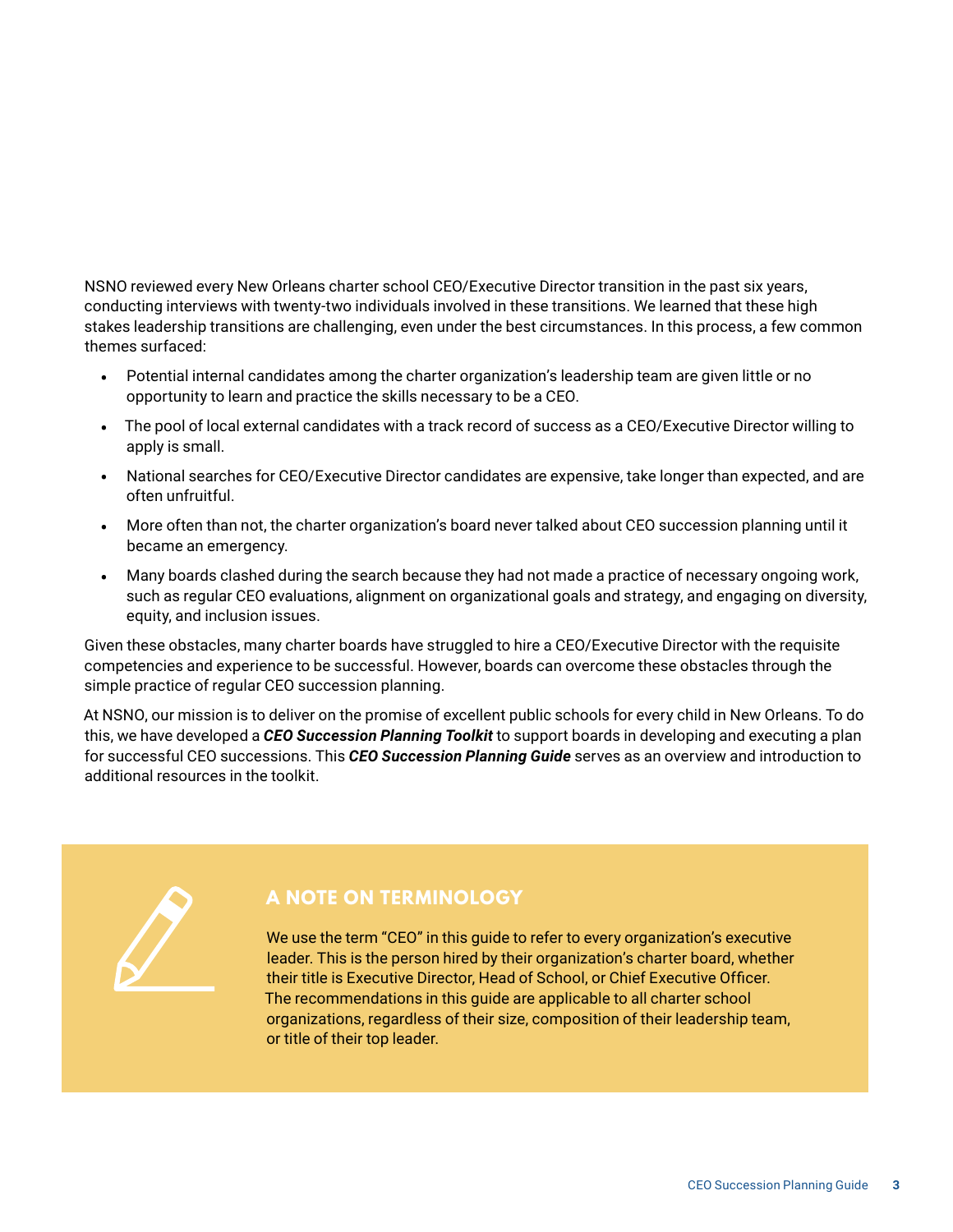## **Executive Summary**

Succession planning is ongoing planning throughout each CEO's tenure that considers evolving organizational strengths and weaknesses, individuals at all levels of the organization who show promise as leaders, and the incumbent CEO's planned timeline for departure (even if that timeline is not yet defined).

#### **STRONG SUCCESSION PLANNING IS:**

- **• Based upon a clear and communicated process and set of responsibilities.** Establishing a process and clarifying the responsibilities of all parties well before a transition begins provides efficiency and mitigates the possibility of conflict, duplication of efforts, and general confusion. Board members should determine and assign explicit responsibilities among themselves, as well as among staff.
- **• An ongoing process from the beginning to the end of every CEO's tenure.** As an organization's strengths and weaknesses evolve over time, so should its succession plans. CEOs and boards should engage in succession planning regularly throughout every CEO's tenure so plans always reflect the organization's current conditions and pipeline of leaders.
- **• Made up of best case scenario plans and emergency succession plans.** When succession planning, organizations should develop two specific plans. The first is an "Emergency Succession Plan," where a CEO or senior leader either gives less than one year's notice of their departure from the organization, or they are forced to leave unexpectedly due to termination, a severe illness, or death. This plan prepares an organization to immediately respond to the sudden loss of an internal leader with new, capable leadership on an interim or permanent basis. The second is a "Gradual CEO Succession Plan." This is the best case scenario, where a CEO or senior leader has given notice that they will leave an organization in one or two years. This plan prepares an organization for a smooth, strong transition to new leadership following a CEO's planned departure.
- **• A reflection of the organization's current strategic priorities, strengths, and weaknesses.** Succession planning should reflect the strategic priorities, strengths, and weaknesses of the organization as they evolve over time. The conditions and needs of organizations are not stagnant, reinforcing the need for boards to regularly revisit succession plans, ensuring that they actually reflect organizational leadership needs at any given time.
- **• A leadership development strategy.** Effective succession planning is an ongoing process by which the CEO and charter board collaborate to cultivate an internal talent pipeline. CEOs and their boards should engage in leadership talent development conversations with an eye toward developing leaders who could be viable CEO candidates in the short term, as well as identifying staff members who demonstrate long-term leadership potential. Further, boards and members of senior leadership (beyond the CEO) need regular opportunities to directly engage with each other. This enables boards to independently assess staff members' talents, rather than having to rely solely on the CEO's assessment of potential internal CEO candidates.
- **• A gradual transition of CEO responsibilities.** Organizations can ensure smooth transitions and provide additional opportunities for talent development by incrementally sharing critical CEO functions with other members of senior leadership prior to a CEO's departure.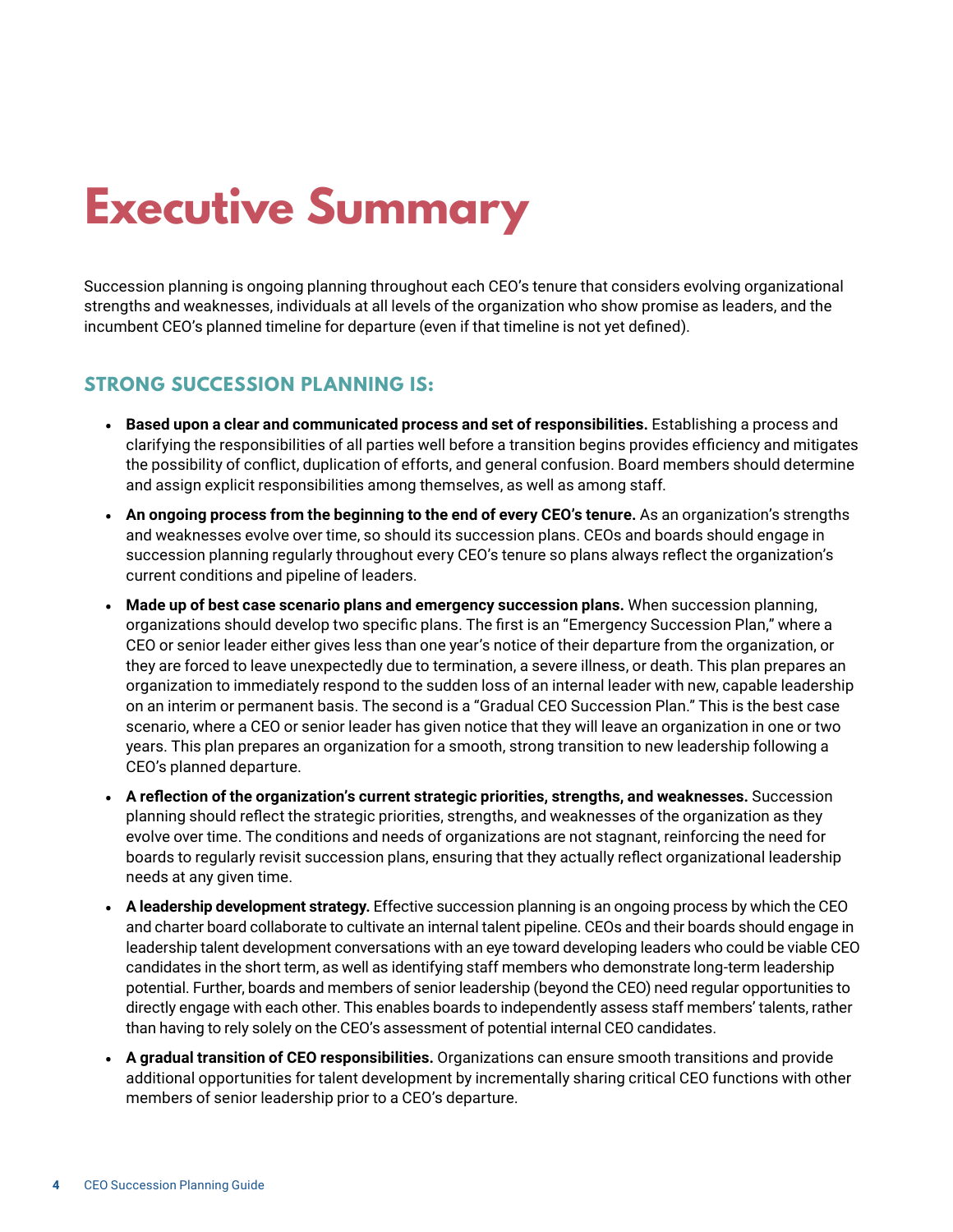#### **SUCCESSION PLANNING IS NOT:**

- **• An event that occurs only when a CEO is leaving.** Succession planning that only occurs with the imminent (less than twelve months) or immediate departure of a CEO does not afford enough time to find a strong replacement. This approach can and likely will increase an organization's risk of failure or, at least, dysfunction during the transition process.
- **• Only for a CEO.** Organizations should engage in succession planning not just for their CEO, but for all leadership positions. While these resources focus on CEO succession planning, the recommendations are applicable to identifying and developing individuals with leadership potential at all levels so there is a deep "bench" of promising candidates at all levels of seniority.
- **• Controlled by the CEO.** A charter school organization's board holds sole responsibility and authority for naming a new CEO. It is wrong for any CEO to assume they can hand-pick their successor. While it should be done in collaboration with the incumbent CEO, succession planning requires independent thinking and leadership by board members.

*"This is about how the stability and progress of an organization impacts kids. Board members, you may have confidence in your current CEO, but thinking beyond any one person's tenure is critical for how well we are able to serve students."*

*Dr. Henderson Lewis, Jr., Superintendent of NOLA Public Schools*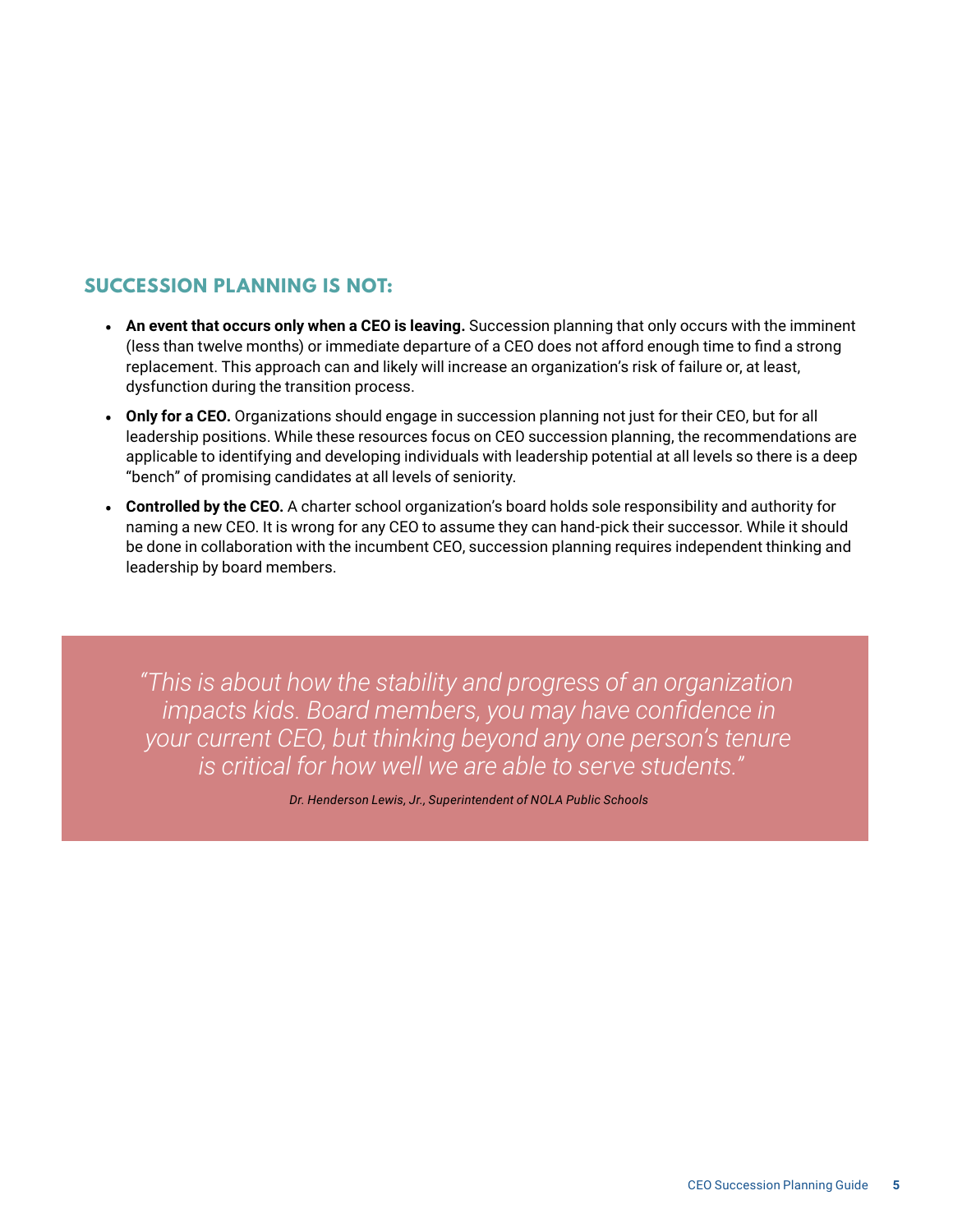### **How to Develop a CEO Succession Plan**

#### **STEP 1: BEGIN AN ANNUAL CEO SUCCESSION PLANNING PROCESS**



**Articulate Roles and Responsibilities:** The Board, Succession Planning Committee, staff, and any third-party entities that the board engages must understand their collective succession planning responsibilities and individual roles in carrying out these responsibilities.



**Engage in Perpetual, Predictable Planning:** Begin succession planning at the start of a new leader's tenure. Define the steps that the Succession Planning Committee will take at least annually, calendar for meetings, and determine the materials needed at each one.

#### **STEP 2: ADOPT AN EMERGENCY SUCCESSION PLAN**



Determine who, in the event of a departure with either short notice or in an emergency situation, will step in as the temporary or permanent leader. Boards can take this step immediately and revisit this plan annually.

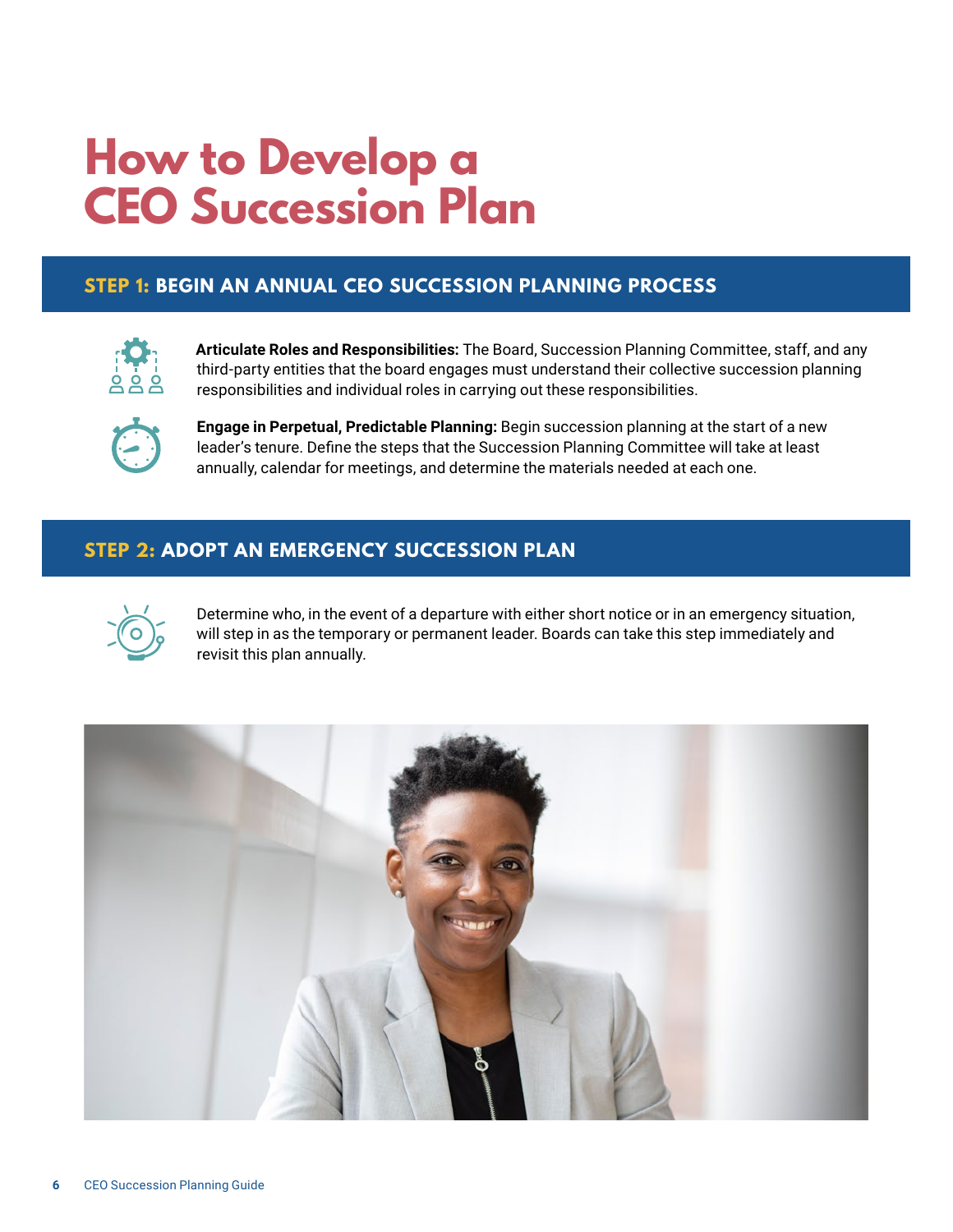#### **STEP 3: TAKE STOCK OF NECESSARY ONGOING BOARD PRACTICES**

The practices below improve a board's ability to deliver on all of their governance responsibilities. Boards must take stock of whether they engage in these practices and, if not, establish systems to do so before gradual succession planning.



**Diversity, Equity, and Inclusion Training/Reflect Upon Personal Biases:** The ability to note personal biases and the limitations of one's perspective is foundational in succession planning, as unspoken criteria springing from personal biases can lead to dysfunction and confusion in selecting a new leader.

**Understanding the Organization's Strategic Priorities, Strengths, and Weaknesses:** The board should have a clear understanding of the organization's strategic priorities, strategic plan, strengths, and weaknesses, as each of these inform the competencies and characteristics needed in a CEO.



**CEO Evaluations:** Boards should conduct a quality CEO evaluation process that is aligned with the organization's strategic priorities and seeks feedback from staff and other key stakeholders. This evaluation will serve as the foundation for defining the competencies/characteristics the board will seek in a new CEO.



**Leadership Development Priorities:** The board is responsible for holding the CEO accountable for progress towards staff leadership development goals that work to build the existing internal bench of potential future CEO candidates.

#### **STEP 4: PREPARE FOR A GRADUAL CEO SUCCESSION**



Boards and CEOs should have regular, honest conversations about the duration of the CEO's tenure. Even if the board and CEO have no plans to make a change in CEO leadership for many years, the board should develop a timeline and process for how they will address the CEO's eventual departure.

The remainder of this guide examines each of these steps in greater detail. To make the best use of these resources, we recommend that boards review this guide in its entirety first. Then, boards should complete The *CEO Succession Planning Workbook*, available on NSNO's website. The *CEO Succession Planning Workbook* should be reviewed and updated annually, as staff and organizational needs evolve over time.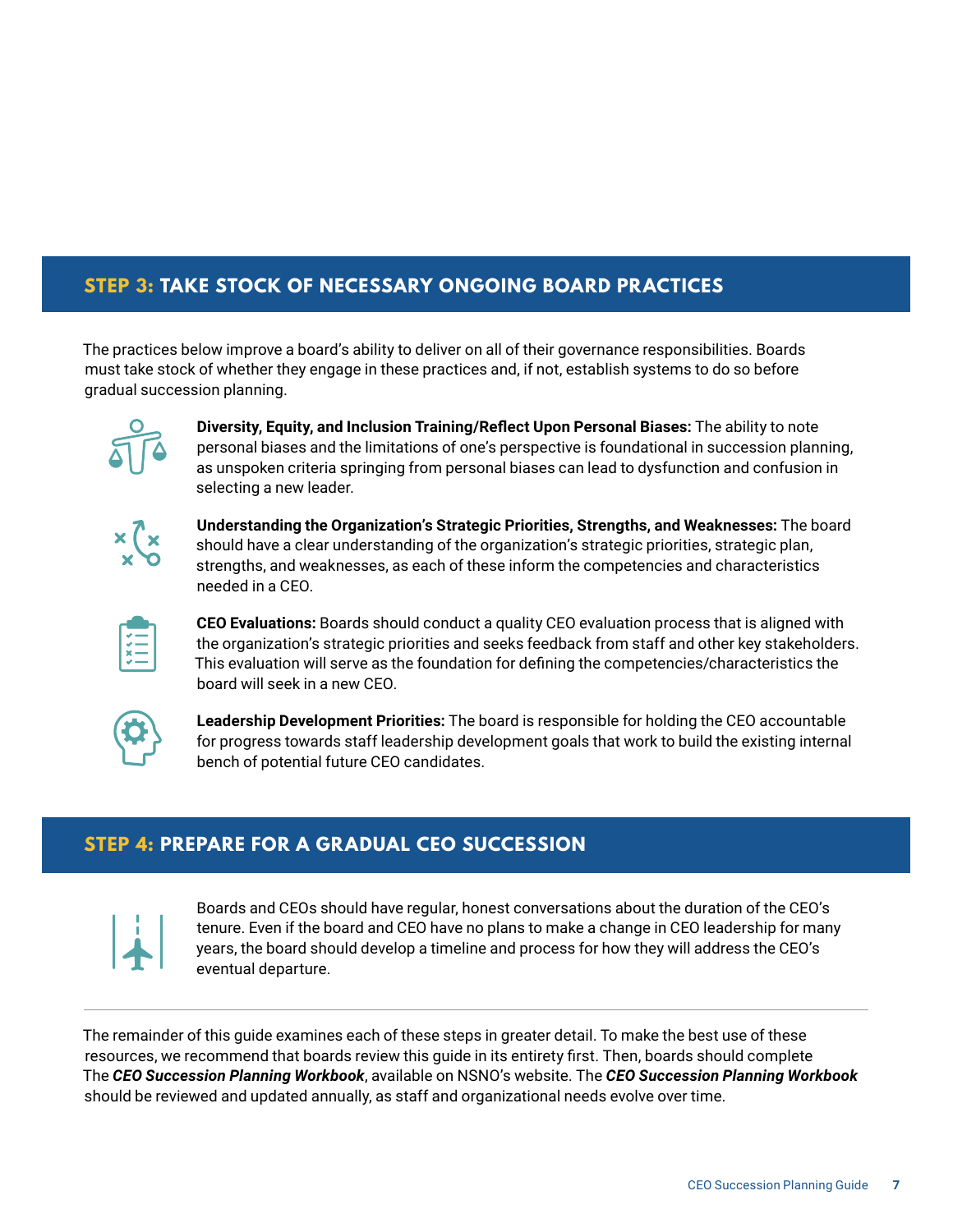### **Begin an Annual CEO Succession Planning Process**



#### **ARTICULATE ROLES AND RESPONSIBILITIES**

Establishing the responsibilities of all parties long before a transition begins provides efficiency and mitigates the possibility of unproductive conflicts, duplication of efforts, and general confusion. Ultimately, the authority to set the rules of the succession process lies with the board, but it is important that this framework is communicated to all interested parties.

Below is a table of recommended actors and roles. The *CEO Succession Planning Workbook* provides greater detail on the specific responsibilities of each role.

| <b>Board of Directors</b><br>/Charter Board    | The charter board is ultimately responsible for all CEO succession work.                                                                                                                                                                                                                                                                                                                                                                                                                                                                  |
|------------------------------------------------|-------------------------------------------------------------------------------------------------------------------------------------------------------------------------------------------------------------------------------------------------------------------------------------------------------------------------------------------------------------------------------------------------------------------------------------------------------------------------------------------------------------------------------------------|
| <b>Succession Planning</b><br>Leader           | This is a board member designated by the full board to ensure the board carries out<br>all of its responsibilities related to succession planning. Ideally, this is someone<br>who has experience with leadership succession planning and human resources<br>work, and appreciates the sensitivity and importance of these discussions. As<br>a general rule, the designated Succession Planning Leader should not be the<br>board chair to facilitate more active engagement and create space for differing<br>viewpoints among members. |
| <b>Succession</b><br><b>Committee(s)</b>       | The succession committee is a charter board committee that executes CEO<br>succession planning.                                                                                                                                                                                                                                                                                                                                                                                                                                           |
| <b>Incumbent CEO</b>                           | The organization's current CEO must develop and prepare internal talent for<br>emergency and gradual CEO successions.                                                                                                                                                                                                                                                                                                                                                                                                                     |
| <b>Interim CEO</b>                             | The Interim CEO leads the organization in the event of an unplanned or emergency<br>transition (e.g. departure that occurs less than twelve months after the board is<br>notified), or if the CEO is removed from office.                                                                                                                                                                                                                                                                                                                 |
| <b>Senior staff and</b><br>other key staff     | Roles and responsibilities will vary depending on the organization; but, staff should<br>be well informed about what role they play and, importantly, do not play, in a CEO<br>transition.                                                                                                                                                                                                                                                                                                                                                |
| <b>Key organization</b><br><b>stakeholders</b> | In certain instances, boards have found it helpful to include key stakeholders<br>(outside of the board and staff) in the transition process. This involvement should<br>be limited and clearly defined in a predetermined framework.                                                                                                                                                                                                                                                                                                     |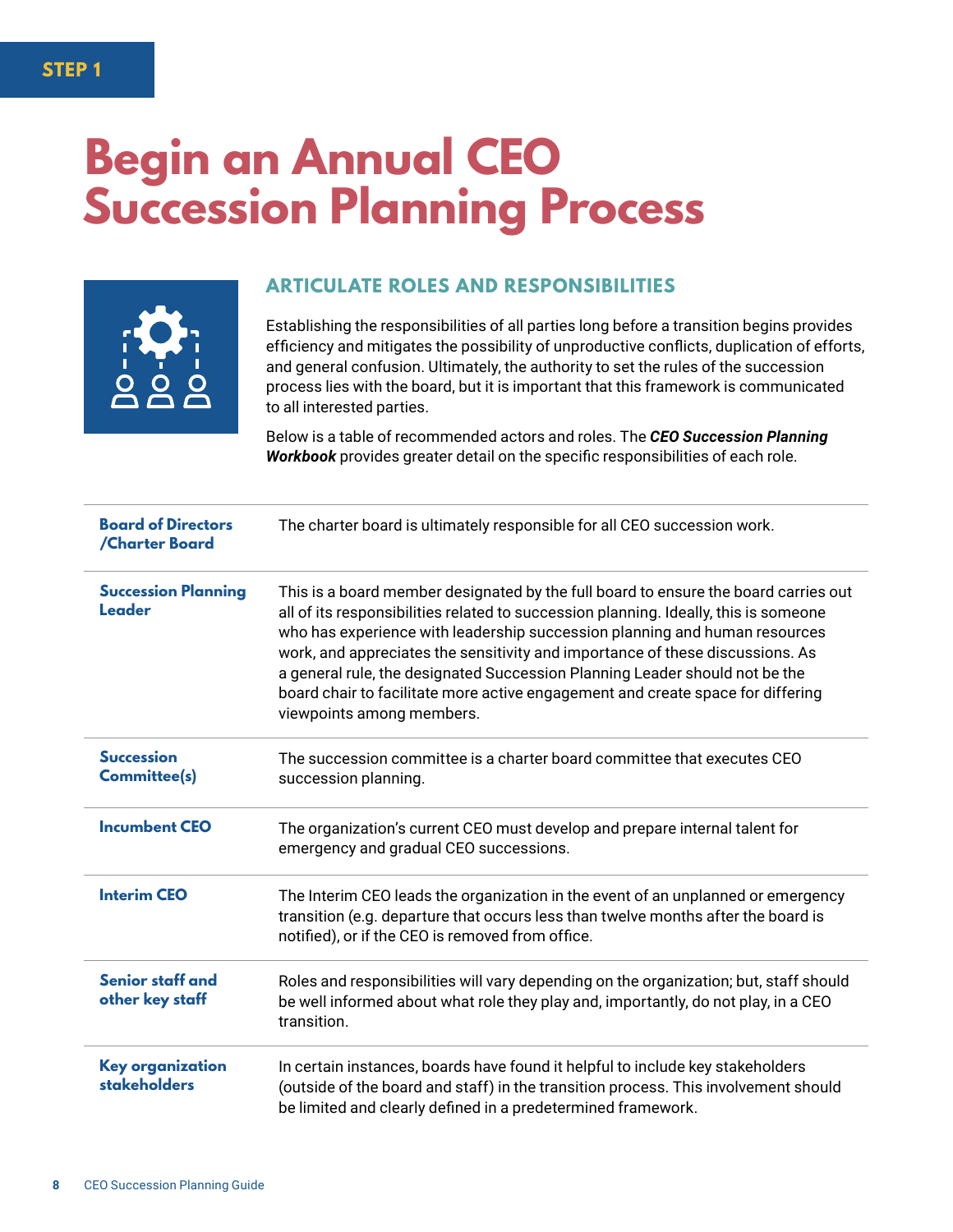#### **ENGAGE IN PERPETUAL, PREDICTABLE PLANNING**

A board can ensure that succession planning is a predictable, perpetual practice by doing the following:

1. **Start succession planning as soon possible.** Boards should take up succession planning as soon as possible, regardless of how long their current CEOs have been with their organizations. Organizations are more likely to avoid the topic of succession planning altogether the longer into a leader's tenure they put off discussing it. For new

CEOs, succession planning should begin within the first few months of the new CEO's tenure. This will turn succession planning into a habit, which is also beneficial to board members who must familiarize themselves with the process as board membership changes over time.

- 2. **Set a time and a place for recurring discussions around succession planning.** It is a best practice for boards to set succession planning as an annual agenda item for the succession committee and the board. This solidifies an official time and place for key stakeholders to spend meaningful time discussing a CEO's tenure, steps for a planned succession if that CEO has a timeline for departure, and steps for responding to an emergency CEO departure.
- 3. **Normalize the conversation about succession planning.** If succession planning is brought up unexpectedly, CEOs and/or senior leadership may feel that their jobs are in jeopardy, causing an unnecessarily strained and awkward planning process. By introducing succession planning at the beginning of a CEO's tenure and maintaining a predictable planning cycle, CEOs can be discerning, clear-headed voices in those discussions.

*"Having just experienced a leadership transition myself, I made sure that one of my first steps as a new CEO was to support the board in establishing a succession plan. This is something that is easy to put off since other things can feel more urgent but it is too important to not address regularly."*

*Sabrina Pence, CEO of FirstLine Schools*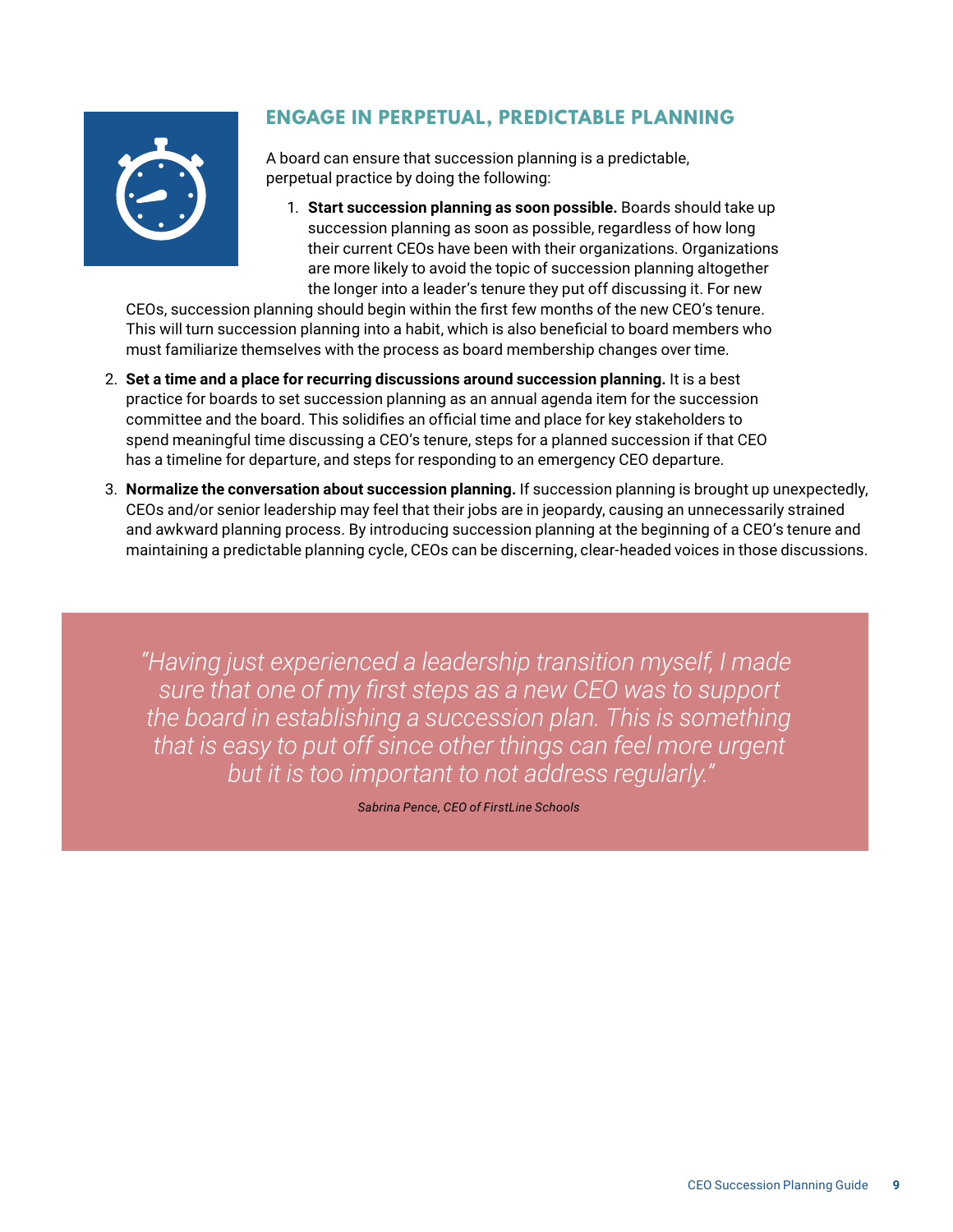### **Adopt an Emergency Succession Plan**



#### **WHAT CONSTITUTES AN EMERGENCY SUCCESSION?**

Any instance in which the CEO departs with twelve or fewer months of notice, including circumstances in which the CEO resigns, dies, departs immediately due to an illness and/or an emergency, or if the board immediately terminates the CEO.

Emergency succession planning is an opportunity for boards to assess the organization's pipeline of talent, as well as the competencies and characteristics required in a leader. Furthermore, emergency succession planning is a critical element of risk management for organizations.

An emergency CEO succession plan should include the following components:

- 1. **Responsibilities of the incumbent CEO:** The board should work annually with the current CEO to take inventory of and list their key responsibilities so that in the event of an emergency, an Interim CEO is able to continue all critical work.
- 2. **Named interim and/or permanent leader:** Unless there is someone the board could reasonably consider as a permanent CEO candidate, the board will likely need to name an Interim CEO to serve immediately following the outgoing CEO's departure. The board should seek input from the current CEO and other members of senior staff to determine the named interim leader. The board must then seek this person's permission to include them as the Interim CEO in case of an emergency succession and must revisit this choice on an annual basis.
- 3. **Temporary changes in leadership and responsibilities:** Of the CEO's key responsibilities, there are some that other members of the senior staff may be better suited to perform on a temporary basis than the Interim CEO. Further, the individual that the board designates as the Interim CEO may need to shed some of their responsibilities in order to take on CEO responsibilities. For these reasons, the board must work with the current CEO to map out not only the Interim CEO's responsibilities, but also how an emergency succession would impact all other senior leaders.
- 4. **Planned communications:** The board should map out and regularly revisit communications that must occur in the case of an emergency CEO succession. This includes designating a board member who will contact the Interim CEO as well as the communications that will go out to staff, families, and key stakeholders.

*"What I know for sure is that boards and top executives need to have emergency and defined succession planning conversations well in advance, when heads are cool."*

*Latoye Brown, CEO of Audubon Schools*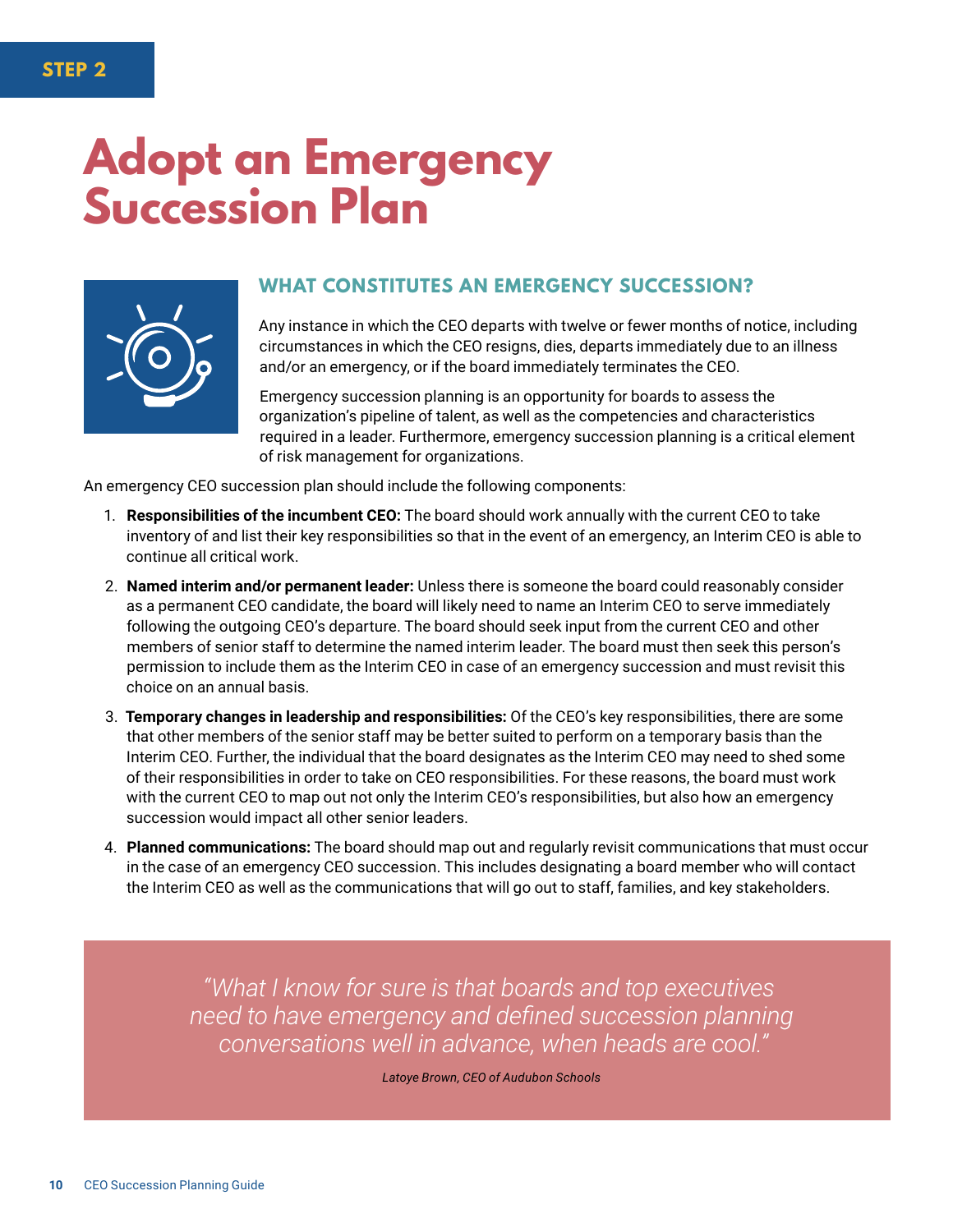

#### **A NOTE ON TEMPORARY LEAVE**

Emergency succession plans also serve as the playbook for periods during which a CEO must take temporary leave for any reason. If the CEO goes on maternity/paternity leave, becomes ill, or has a family member who becomes ill, for example, this is the plan that the board will implement to ensure that another leader within the organization is able to carry out the CEO's responsibilities during that time. Furthermore, individuals planning to have children may hesitate to take on CEO positions if the organization does not have a demonstrated commitment to supporting temporary leaves of absence for CEO leaders, further limiting an already shallow talent pool. The board is responsible not only for selecting the CEO, but also for ensuring that the CEO has the support that they need for their job to be sustainable, and temporary leave plans can help with this.

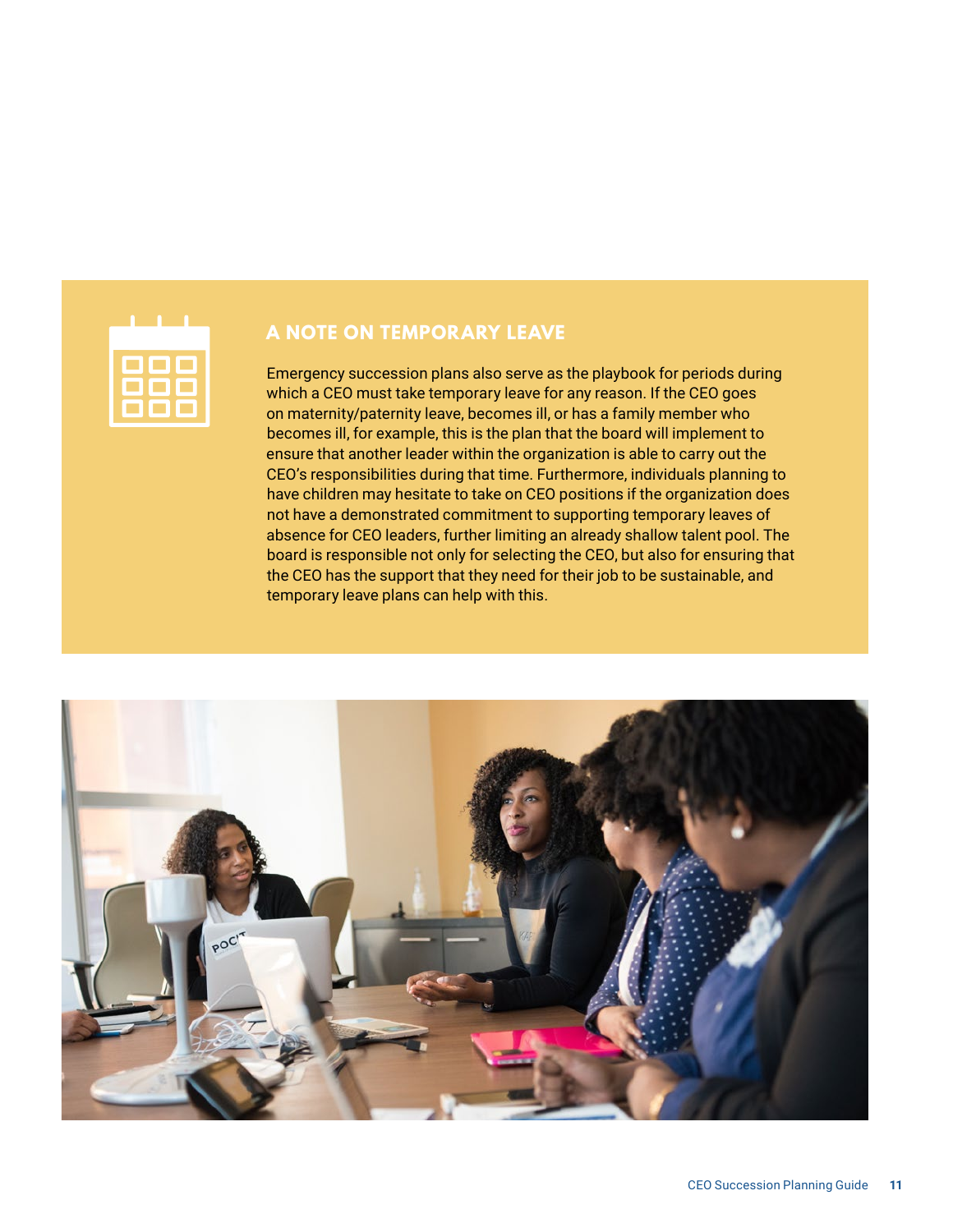### **Take Stock of Necessary Ongoing Board Practices**

The practices below improve a board's ability to deliver on all of their governance responsibilities, and are a prerequisite foundation for effective succession planning. Boards should take stock of whether they engage in these practices and, if not, establish systems to do so prior to gradual succession planning.



#### **DEI TRAINING/REFLECT ON PERSONAL BIASES**

Boards typically consist of individuals with varying personal and professional identities and backgrounds that can inform individual biases, preferences, and concerns. Organizations frequently find that challenging successions result from board members evaluating candidates based upon unspoken and differing criteria.

To mitigate this, boards should:

1. **Regularly engage in diversity, equity, and inclusion training.** Implicit bias regarding race, gender, and other factors is problematic. If your board has never

engaged in trainings and/or facilitated conversations around biases and privilege, it should do so on a regular basis to ensure that the board works from a place of fidelity when evaluating candidates of varying races, genders, other identities, and backgrounds. Beyond succession planning, all New Orleans schools serve mostly minority or diverse populations, and a board is doing a disservice to its students if it does not take this seriously.

- 2. **Go through a process of airing biases, preferences, and concerns.** Boards should take the opportunity to reflect upon and voice any personal concerns, preferences, or biases that may influence their views regarding the best candidate. This makes everyone aware of unspoken criteria that some may be evaluating candidates against, especially when they have nothing to do with candidates' actual capabilities. For example, organizations tend to overemphasize a candidate's age, where they went to college or graduate school, what degrees they earned, whether they need to relocate, or commuting length for the job. These variables do not correlate with performance, and boards should not consider them to be as important as performance-based qualifications.
- 3. **Understand the unique competencies and skills required of a charter school organization CEO.**  While there are some competencies and skills that would enable a CEO to succeed in leading any organization or business, many are uniquely necessary in CEOs of charter school organizations. NSNO and Bellwether Education Partners have created a tool that details the critical competencies of a New Orleans charter school CEO, which can be found in NSNO's *CEO Succession Planning Toolkit* on **[www.](http://www.newschoolsforneworleans.org) [newschoolsforneworleans.org](http://www.newschoolsforneworleans.org)**.
- 4. **Apply scrutiny to shiny pennies.** Boards should not immediately default to naming a charismatic candidate as their organization's next CEO. It is important to recognize that people can pose as superficially polished or overly charismatic, particularly if someone is coming from a place outside of the organization.
- 5. **Be open to candidates with major strengths and weaknesses.** It is important for boards to maintain an open mind when evaluating CEO candidates. A person who has major strengths but does not check all of the boxes on the list of ideal qualifications could still be the best candidate to lead the organization. The strengths may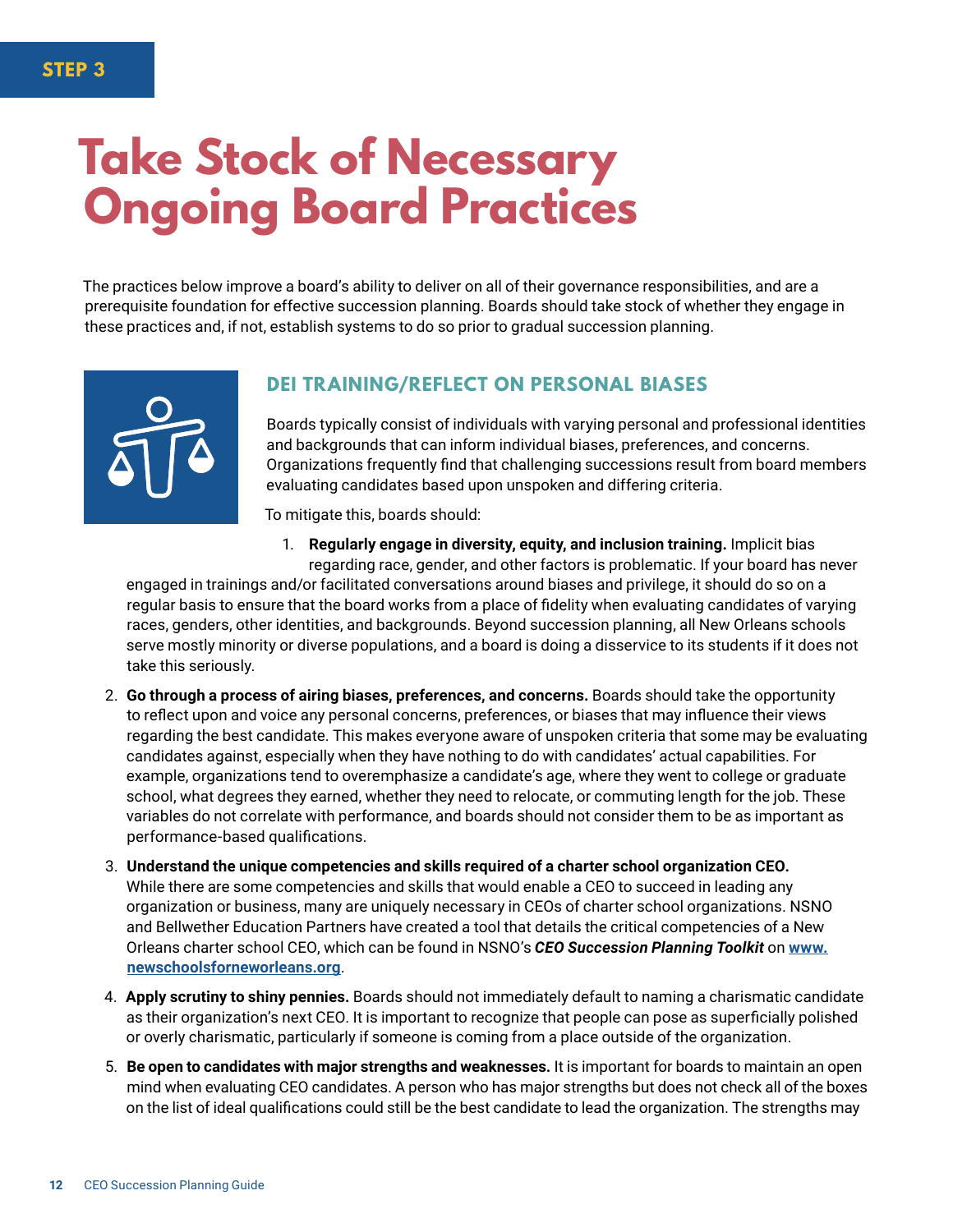be exactly what is needed to achieve the organization's vision and strategic goals, while weaknesses or gaps in experience can be mitigated through coaching or investment in additional staff support.

6. **Consider involving a third-party to facilitate ongoing planning, support discussion, and mediate conflicting opinions.** While boards are fully authorized to carry out the process of naming a new CEO on their own, some organizations find that having a third-party facilitator helps the board to implement these practices. Further, a third-party facilitator can provide an objective perspective.



#### **UNDERSTAND THE ORGANIZATION'S STRATEGIC PRIORITIES, STRENGTHS, AND WEAKNESSES**

Many failed or painful CEO transitions are the result of misalignment of board members, staff, and stakeholders on the organization's current strengths, weaknesses, and strategy. In particular, leadership selections that inadvertently become a proxy battle over vision and strategy result in long-term harm to the organizations they are intended to benefit. Competing views on what is most important for the organization can make it difficult for board members to agree on the best candidate.

Before seeking a replacement for an incumbent, it is critical that the board agrees upon the strengths, weaknesses, opportunities, and risks facing the organization. Board alignment on short- and long-term priorities can then inform experiences, competencies, and personal traits required in the next CEO. Organizations that have clear, strategic direction can determine what a future leader should look like in terms of the experience and skills they must possess to take the organization from its current state to the achievement of future goals. Boards and CEOs should rigorously evaluate organizational strengths, weaknesses, opportunities, and risks on a regular basis – before any planned or unplanned succession is announced. In doing so, boards and CEOs should take the opportunity to draft a CEO profile that can serve as a blueprint for evaluating future CEO candidates.

| M                                            |
|----------------------------------------------|
| Ø                                            |
| $\overline{\mathbf{x}}$<br><b>STATISTICS</b> |
| c.<br>the control of the con-                |
|                                              |

#### **IMPLEMENT A CEO EVALUATION SYSTEM**

Identifying and celebrating a CEO's wins and providing clear, honest feedback about their growth opportunities is essential to the success of the CEO and the charter school organization. Much of the information that comes from a CEO evaluation is critical to effective succession planning.

An effective CEO evaluation system should:

#### 1. **Make roles, responsibilities, and routines explicit.** As is true of succession

planning, the board should identify an individual on the board who is responsible for leading a designated committee to conduct the annual CEO evaluation.

- 2. **Seek input from members of the senior leadership team.** A board that relies solely on the CEO to understand how the organization functions does not have a complete or accurate picture, and is unable to conduct an accurate evaluation of the CEO. Boards should incorporate interviews with members of the senior leadership staff to have a more nuanced, comprehensive understanding of the organization and how it can improve.
- 3. **Include metrics for leadership development within the organization.** The board should hold the CEO accountable for setting and meeting goals related to leadership development across their staff. This information from the CEO evaluation will be a critical component of succession planning.
- 4. **Incorporate a self evaluation.** The individual responsible for leading CEO evaluations should begin each evaluation by asking the CEO to complete a self assessment. This should include: a review of wins relative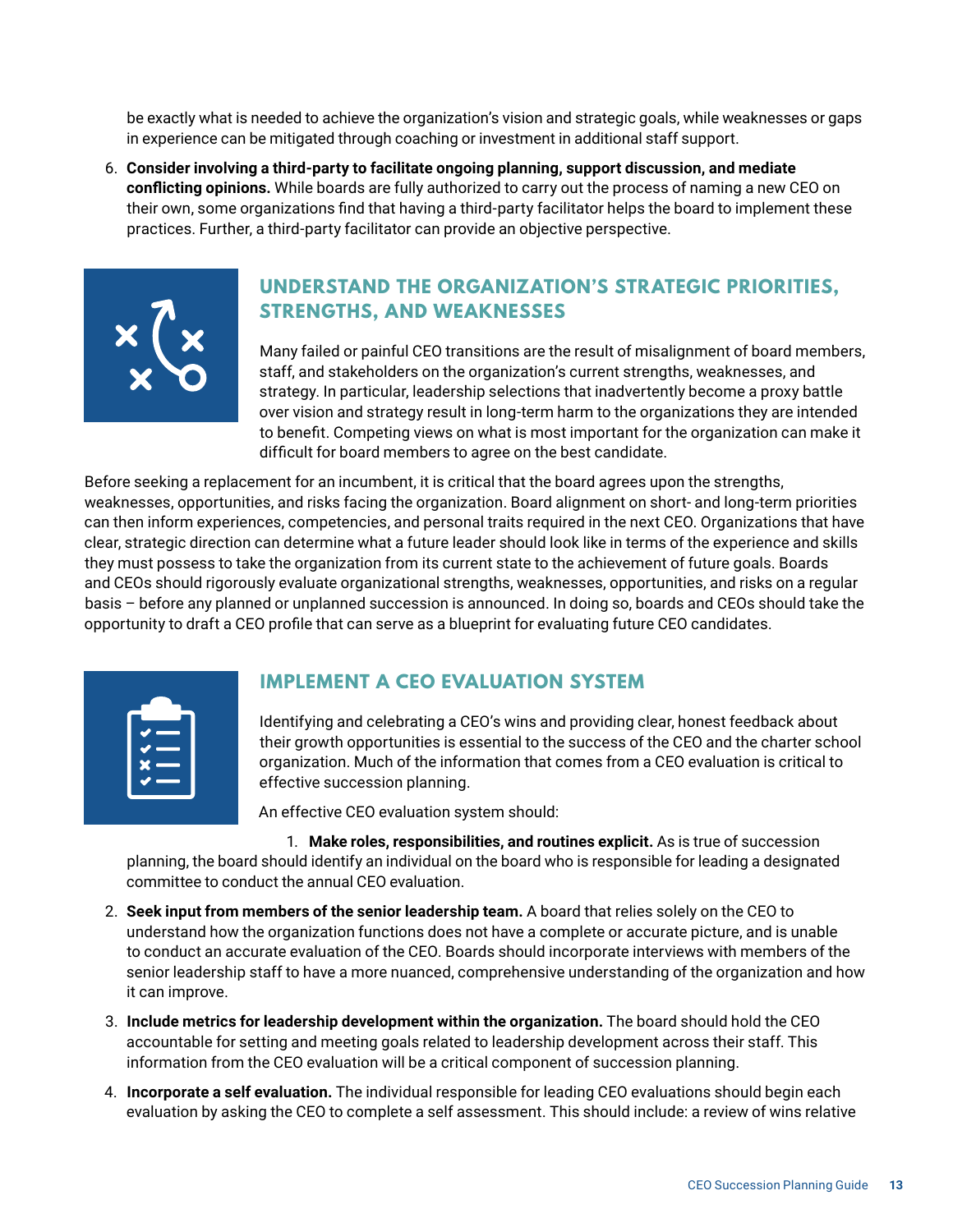to their goals and objectives for the previous year; ways in which they can improve their performance as CEO; recommended goals and objectives for their performance for the coming year; and the supports that they require to meet those goals and objectives.

- 5. **Routinely consider what the CEO can delegate.** Part of effective succession planning is lengthening the tenure of strong CEOs by ensuring they have the support and resources necessary for their job to be sustainable. Leaders across New Orleans report burnout, exhaustion, and over-commitment as factors that would lead them to consider a shorter tenure. On the other hand, CEOs with a senior leadership team that shared portions of the CEO's executive responsibilities found their job to be more sustainable, allowing them to more effectively lead the organization while cultivating a deeper bench of highly capable staff. CEO evaluations afford opportunities to have open, honest discussions with the CEO about support they require and opportunities for delegation as a form of leadership development.
- 6. **Revisit compensation at each evaluation.** The board should regularly revisit the CEO's compensation to ensure a clear understanding of market salary rates; this information is critical in succession planning. Further, this is another lever for retention of current CEOs.

*"We look comprehensively at the set of skills needed not just in the CEO, but across our leadership team. That allows us to have a better understanding of internal candidates who could succeed in the CEO role — because any CEO's success also depends on the strengths of the rest of the leadership team."*

*Rhonda Kalifey-Aluise, CEO of KIPP New Orleans*



#### **LEADERSHIP DEVELOPMENT PRIORITIES**

The board must ensure their CEO is actively developing their leadership team with an eye toward creating an internal bench of potential future CEO candidates. Below are a few strategies the CEO and board can work together on to accomplish this.

1. **Make your organization's strategic priorities known.** CEOs should be transparent in sharing organizational goals with staff members. Including senior leaders, directors, and managers in strategy conversations will help them acquire planning and leadership skills, as well as a big picture understanding of the organization and its objectives. This will serve a board and an outgoing CEO

in succession planning because internal CEO candidates will already have experience with developing and implementing their organization's vision and strategic priorities.

2. **Hire a search firm to recruit top talent for senior leadership roles, other than the CEO.** In a role as specialized as leading a charter school organization, organizations often struggle to successfully recruit external talent for the CEO position. It is imperative that boards hold CEOs accountable for cultivating an internal pipeline of successors, as a strong internal hire is more likely to succeed than an external hire.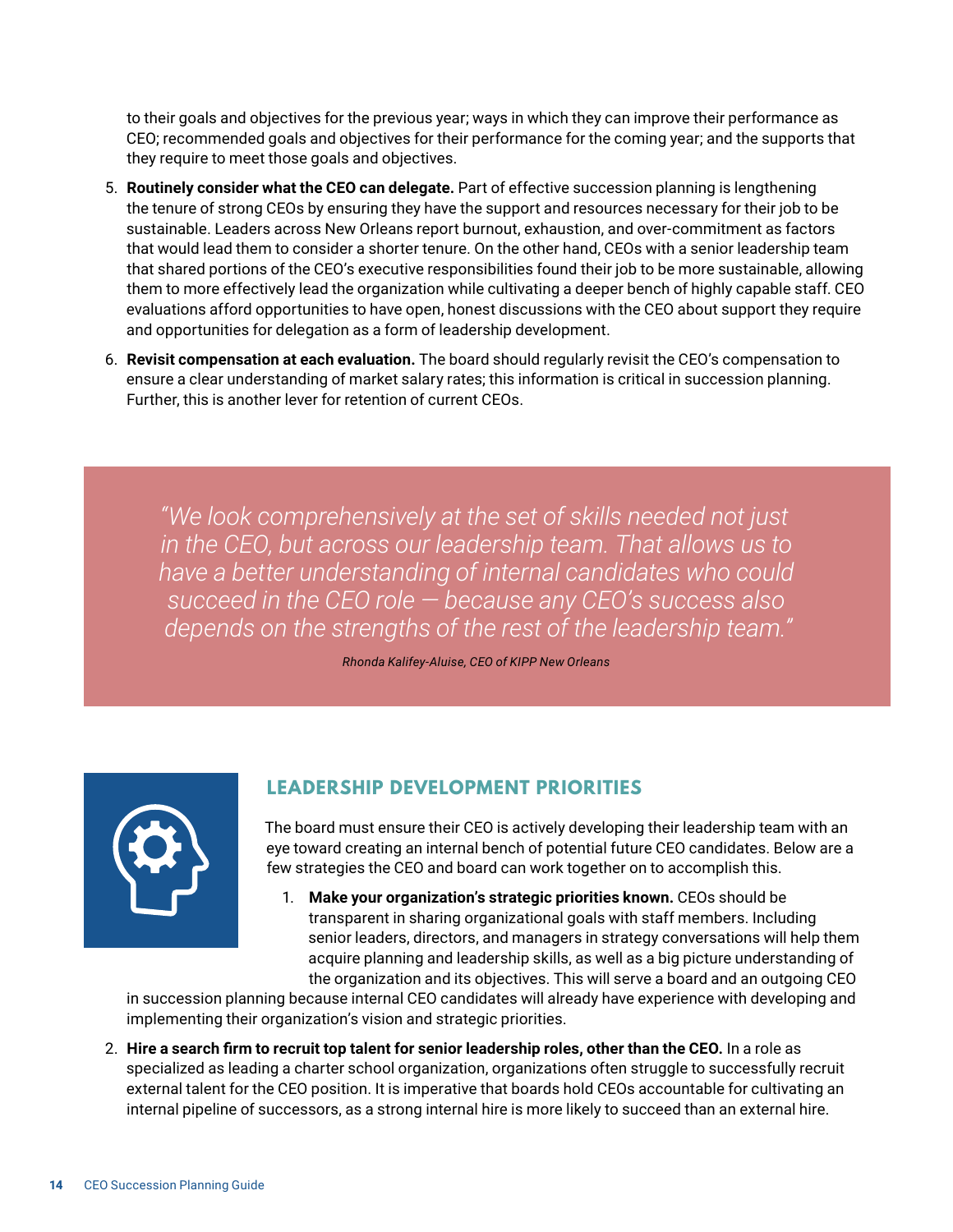Organizations can bolster the talent pipeline by hiring a search firm to recruit for senior leadership positions other than the CEO, such as Chief Operating Officer, Chief Finance Officer, or Chief Development Officer. These recruits then have opportunities to learn about the organization over a longer period of time, while increasing the internal pipeline of potential CEO candidates.

- 3. **Provide training and opportunities for professional growth to members of the staff.** As CEOs identify potential future leaders within their organization, they should provide those individuals with professional growth opportunities. This should include coaching or mentoring programs, cross-training initiatives<sup>1</sup> that provide leaders with exposure to projects outside of their usual domain, and external professional development. These types of programs are investments in the organization's future, as they provide employees with opportunities to work at the next level of seniority. Throughout their tenure, CEOs should actively identify individuals in their organization who are qualified to take advantage of such opportunities.
- 4. **Keep the board informed of staff members who are high-performing.** Boards are responsible for holding CEOs accountable regarding updates on talent development within the organization. They should require regular updates that maintain a flow of information between CEOs and board members about current and future leaders within the organization.
- 5. **Create opportunities for the board to interact with senior leaders outside of the CEO.** Too often, the CEO is the only staff member with whom the board regularly interacts. This could make it difficult for board members to independently assess whether an internal staff member would be a strong CEO candidate.
- 6. **Perform a trial run of succession plans.** A CEO's extended vacation, maternity/paternity leave, or sabbatical is a great time for CEOs to temporarily pass off executive responsibilities to potential successors. The employees that take on the additional workload will gain experience, and the CEO can evaluate how well they are prepared to take on a bigger role in the future.

#### **BOARD & SENIOR STAFF ENGAGEMENT OPPORTUNITIES**

- **•** Ask members of senior staff to lead and facilitate board committees or subcommittees related to their respective leadership domains. For example, ask your Chief Academic Officer to manage your board's Academic Committee meetings.
- **•** Ask members of senior staff to present updates to the entire board on their respective areas of responsibility.
- **•** Ask members of senior staff to collaborate with board members on board-led initiatives, such as fundraisers or event planning.
- **•** Ensure that board members seek input from staff members when assessing organizational strengths and weaknesses, as well as conducting strategic planning.

*<sup>1.</sup> Your CAO, for example, should have opportunities to lead projects outside of the academic domain. They will be a less viable CEO candidate if they have never demonstrated their capacity in other areas of the CEO's responsibilities. Many refer to this as "cross training."*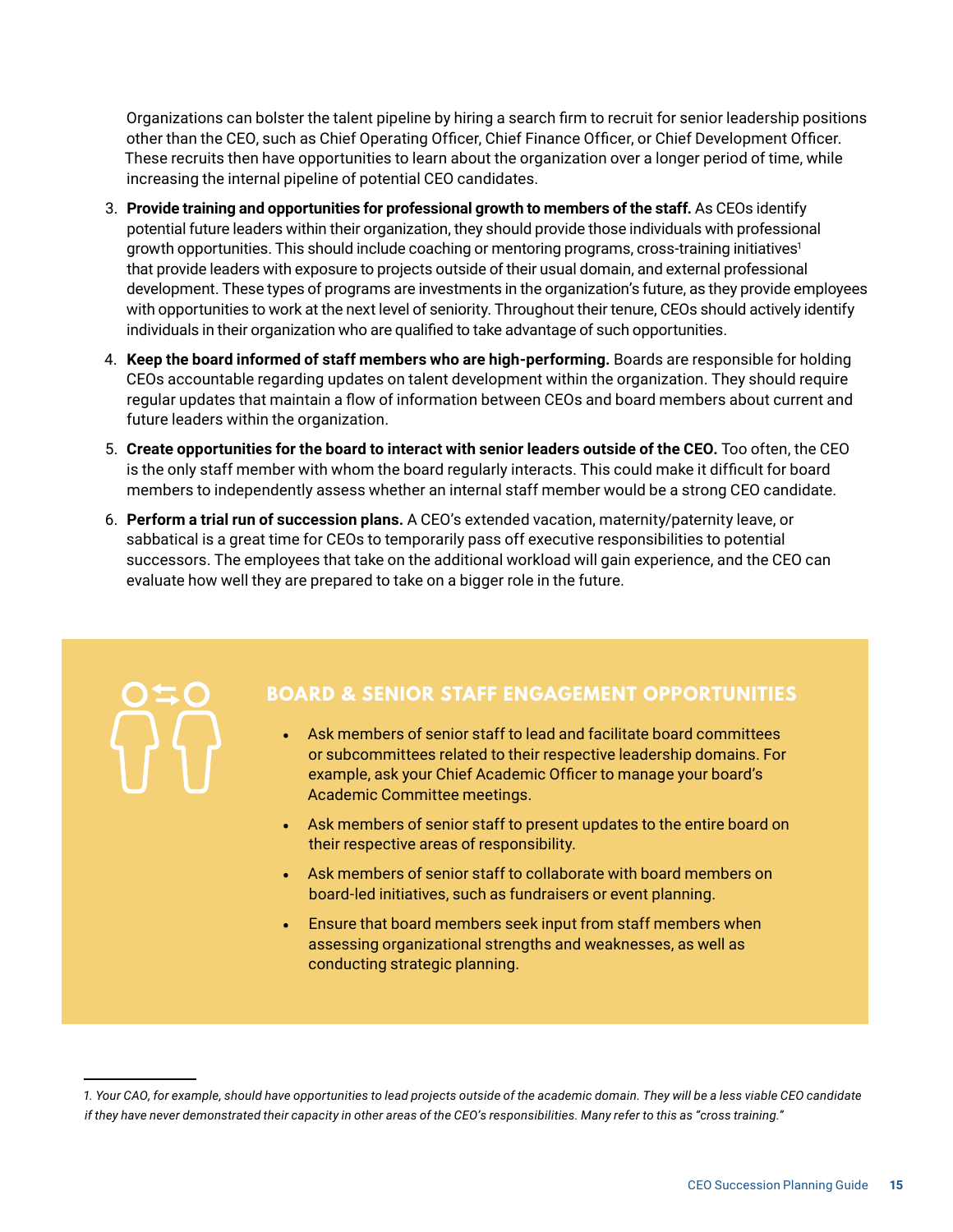### **Prepare for a Gradual CEO Succession**



Even if the board and CEO have no plans to make a change in CEO leadership for many years, the board should develop a timeline and process for how they will address the CEO's eventual departure.

All CEOs eventually leave their organizations, so boards must be prepared for these inevitable departures. Much of the work necessary to facilitate a successful, gradual succession process must happen many years before the board and CEO know when the CEO plans to leave.

Boards should develop a gradual CEO succession plan that addresses each of the practices below; these practices should be reviewed and updated annually during the board's dedicated annual succession planning process.

- 1. **Checking in with the CEO:** While this seems like a given, many boards actively avoid asking their CEO the simple, direct question of whether they have decided upon a departure time frame. Even if the CEO can only be as specific as saying they have determined the broad window during which they will depart (e.g., 5-10 years), that is still critical information for the board's ability to effectively plan.
- 2. **Notification timeline:** The board and CEO must agree to a timeline in which the CEO will notify the board if they plan to leave the organization. At a minimum, the CEO should plan to inform the board twelve months in advance of departure—anything shorter should be considered an emergency succession. Ideally, the board will have a sense of the CEO's intended departure time frame several years in advance.
- 3. **Transition timeline:** The board and CEO must define the outgoing CEO's responsibilities following the board's selection of a new CEO. Regardless of whether the board selects an internal or an external candidate, the outgoing CEO should commit in advance to a period of time in which they are available to both the new CEO and the board to support the new CEO's onboarding. While this can be considerably less time for an internal candidate, a new CEO who was an external candidate should have regular communication with the outgoing CEO for at least three months following the new CEO's start date.
- 4. **Offloading CEO responsibilities:** This goes hand-in-hand with CEO Evaluations; but, the board and CEO should collaborate to maintain a current and detailed list of the CEO's responsibilities at all times. The board and CEO should use this to roughly plan for how the CEO will begin to immediately offload key responsibilities when the board selects a new CEO.
- 5. **Developing talent towards the end of a CEO's tenure:** As CEOs approach the end of their tenure, they must carry out the final critical steps of talent development that support succession planning. These steps will vary, depending on how much time CEOs have before leaving an organization.
	- **•** When a CEO knows they will be leaving an organization in the next one or two years, they must start delegating executive functions to senior staff members. In interviews we conducted, charter school leaders suggested this "passing off" of responsibilities should account for no more than 10% of an outgoing CEO's time when they are around the two-year mark before a planned departure. Over time, they should increase the number of duties transitioned to senior staff members. This gives internal staff members an opportunity to grow and prove their standing as viable CEO candidates when the time is right.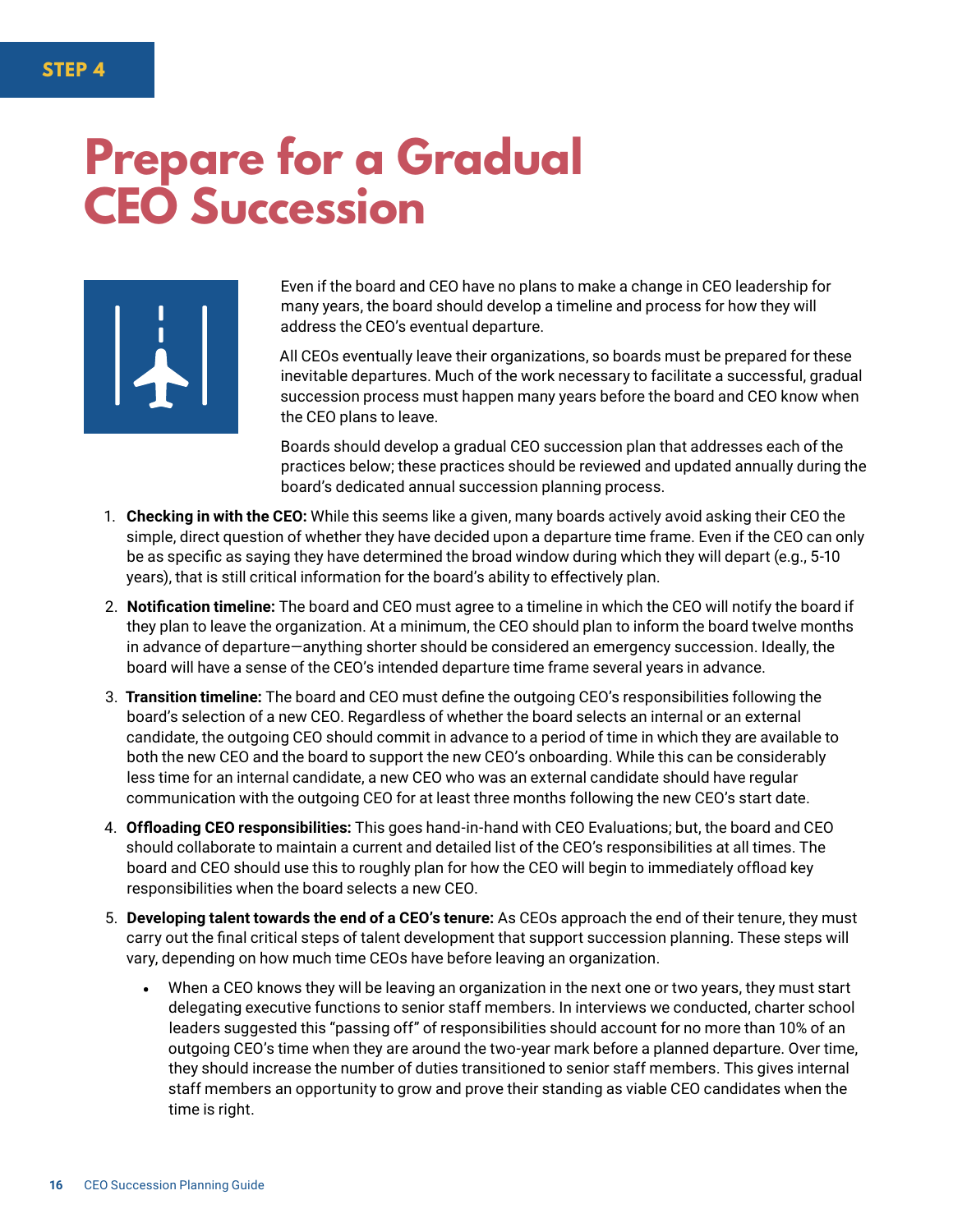**•** A CEO leaving on a shorter timeline must accelerate delegating duties to potential internal candidates; the key, however, is to share responsibilities incrementally. Because the time frame to transition executive responsibilities is limited, the CEO must work more closely with those individuals to set them up for success. An outgoing CEO should focus on reassigning their most critical roles and responsibilities, finally committing to letting their team take charge without interference.

*"Boards need to discuss the bench of talent on an ongoing basis — even when they do not know when their top executive is leaving. Developing local talent benefits CMOs so much more than relying on national recruits."*

*Kevin Gutierrez, Governance Director for Louisiana Association of Public Charter Schools*

#### **COMMON PITFALLS IN SUCCESSION PLANNING**

Interviews with local charter organizations and national research identify several common challenges in CEO succession planning:

- **• Lack of advance planning or failing to think ahead:** Too often, organizations get caught up in the day-today work of running a charter school or network, putting off necessary conversations around succession planning. They put themselves at risk of being in a vulnerable position if their CEO leaves and takes important organizational information with them without a comprehensive transition plan. Boards must adopt the mindset that succession planning is a priority, as well as an ongoing process. In doing so, organizations will always be prepared for a CEO departure.
- **• Not treating talent development as something that concerns a board:** While boards and CEOs have separate, respective roles in governing versus managing an organization, there are overlapping areas of involvement, such as talent development. A CEO and board members may decline to discuss talent development because they incorrectly perceive it as something solely within the CEO's realm of managing the organization. Instead, boards must be informed of talent development initiatives and understand how staff members are performing to best evaluate the capacity of current and future leaders within their organization as potential CEO candidates.
- **• Ignoring internal dynamics:** Boards must use their professional judgment to name the best possible candidate for the CEO role. Ideally, any individual who is not selected for the position understands it is because they were not the best candidate. However, this is not always the case. Too often, there is a certain dynamic or "politics" that creates internal drama after a new CEO is named. Someone within the organization feels unfairly evaluated, or, several people within the organization feel that the person who is named as next CEO does not deserve the role. Outgoing CEOs are primarily responsible for evaluating the internal dynamics of their organization and mitigating personnel conflicts that challenge succession plans. Boards should also make a point to follow up with internal staff members who formally apply for the CEO role and do not get the position.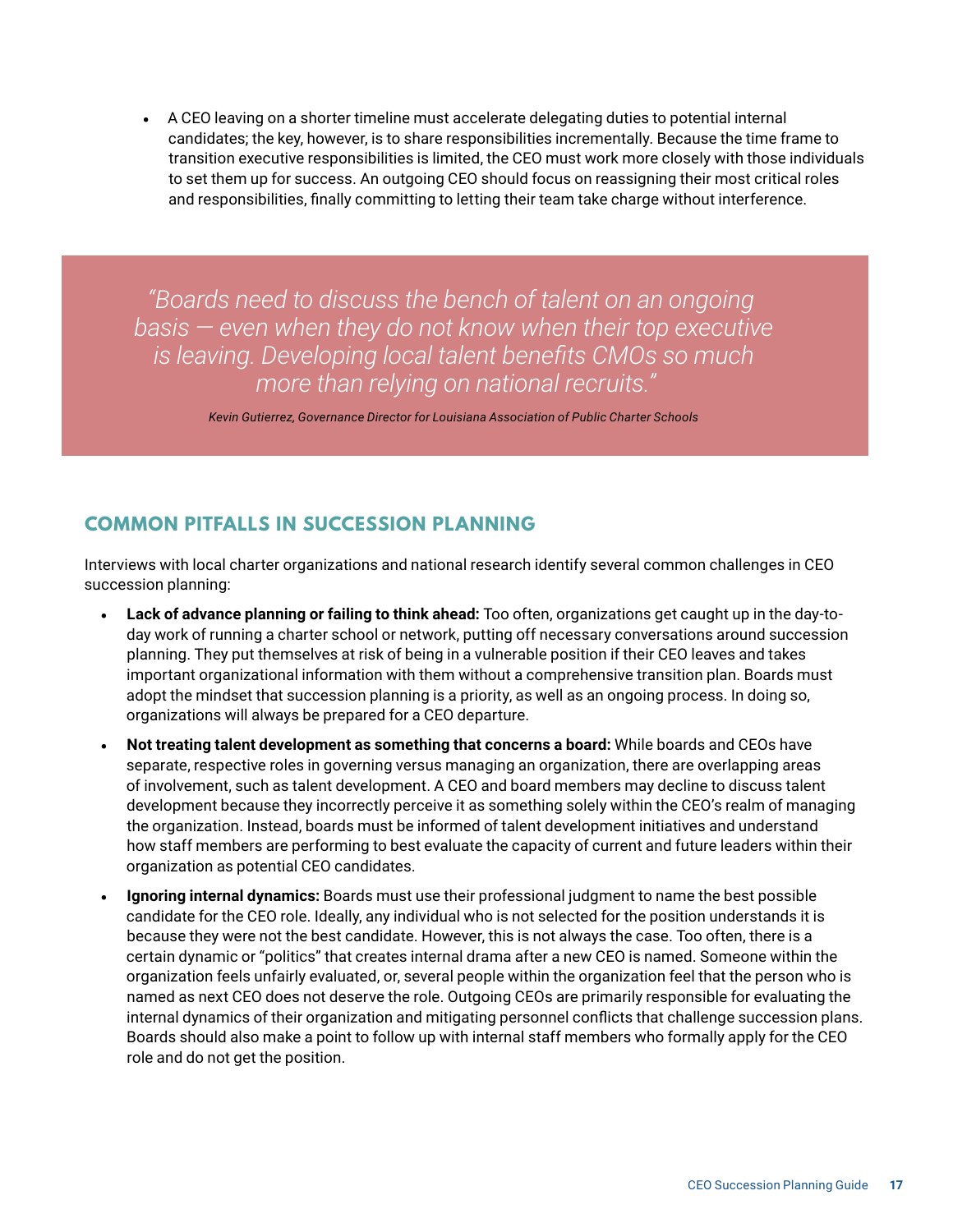### **How to Begin CEO Succession Planning**

Before undertaking the steps detailed in this guide, we recommend that charter boards visit **[www.](http://www.newschoolsforneworleans.org) [newschoolsforneworleans.org](http://www.newschoolsforneworleans.org)** to review and access NSNO's *CEO Succession Planning Toolkit*, which includes:

### **CEO Succession Planning Toolkit**

#### **CEO SUCCESSION PLANNING GUIDE**

Comprehensive guide that includes detailed information on best practices and steps every charter board should take to develop CEO succession plans

#### **CEO SUCCESSION PLANNING WORKBOOK**

Modifiable document that translates the CEO Succession Planning Guide into actual practice for boards through a board self-assessment, planning prompts, and sample planning documents

#### **CEO PROFILE & CEO PLAYBOOK**

Resource developed in partnership with Bellwether Education Partners to detail the profile and competencies of successful New Orleans charter organization CEOs

#### **ADDITIONAL RESOURCES**

- **•** Articles and research
- **•** Resources to support necessary ongoing board practices that impact succession planning (i.e., CEO evaluations; leadership development; and diversity, equity, and inclusion)

*"Hiring the CEO and ensuring they hit their big goals is the most important role of a charter board. Charter board members must step up to lead in careful planning and continued engagement with their CEO around succession planning if they want to be successful in the long-term."*

*Patrick Dobard, CEO of New Schools for New Orleans*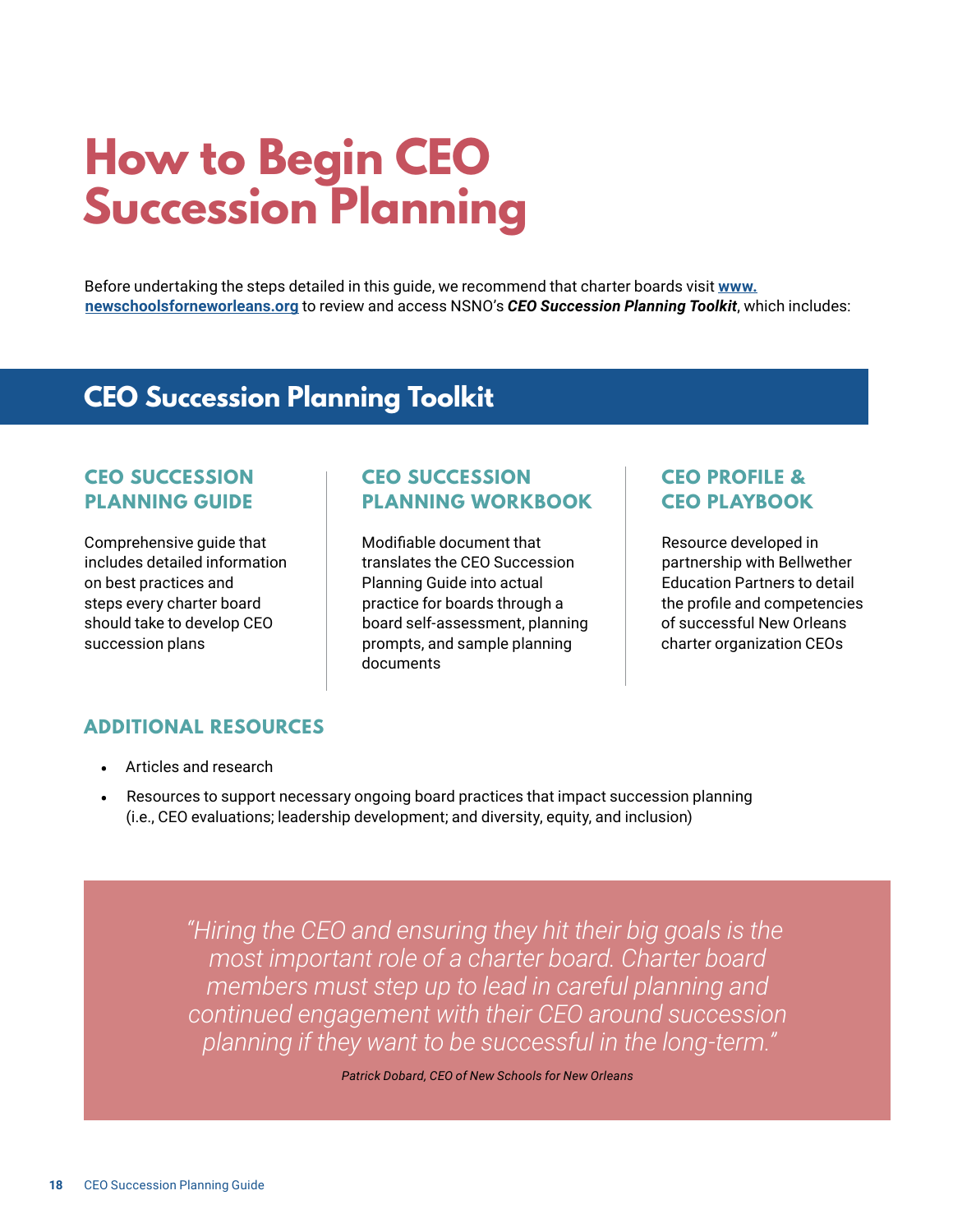### **Citations and Recommended Reading**

#### **CEO SUCCESSION PLANNING**

Campbell, Christine. "You're Leaving? Succession and Sustainability in Charter Schools." *Center on Reinventing Public Education*, Nov. 2010, **[https://www.crpe.org/sites/default/files/pub\\_ICS\\_Succession\\_Nov10\\_web\\_0.pdf](https://www.crpe.org/sites/default/files/pub_ICS_Succession_Nov10_web_0.pdf)**.

Ciampa, Dan, et al. "The Right Way to Bring a New CEO On Board." *Harvard Business Review*, 14 Nov. 2016, **[hbr.](http://hbr.org/2016/12/after-the-handshake) [org/2016/12/after-the-handshake](http://hbr.org/2016/12/after-the-handshake)**.

Larcker, David, and Scott Saslow. "2014 Report on Senior Executive Succession Planning and Talent Development." *The Rock Center for Corporate Governance*, 2014, **[https://www.gsb.stanford.edu/faculty](https://www.gsb.stanford.edu/faculty-research/publications/2014-report-senior-executive-succession-planning-talent-development)[research/publications/2014-report-senior-executive-succession-planning-talent-development](https://www.gsb.stanford.edu/faculty-research/publications/2014-report-senior-executive-succession-planning-talent-development)**.

Larcker, David. "CEO Succession Planning." *Stanford Corporate Governance Research Initiative*, 2014, **[www.gsb.](http://www.gsb.stanford.edu/sites/gsb/files/publication-pdf/cgri-quick-guide-07-ceo-succession-planning_0.pdf) [stanford.edu/sites/gsb/files/publication-pdf/cgri-quick-guide-07-ceo-succession-planning\\_0.pdf](http://www.gsb.stanford.edu/sites/gsb/files/publication-pdf/cgri-quick-guide-07-ceo-succession-planning_0.pdf)**.

Rosenthal, Jeff. "The Holy Grail of Effective Leadership Succession Planning." *Deloitte Insights*, Sept. 2018, **[www2.deloitte.com/us/en/insights/topics/leadership/effective-leadership-succession-planning.html](http://www2.deloitte.com/us/en/insights/topics/leadership/effective-leadership-succession-planning.html)**.

#### **RELATED LEADERSHIP PRACTICES**

"Best Practices in Network Office Compensation Design." *Ed Fuel*, Ed Fuel & Bridgespan Group, July 2016. **[http://](http://www.edfuel.org/wp-content/uploads/2017/08/EdFuel.Bridgespan-Group-compensation-slides-July-2016.pdf) [www.edfuel.org/wp-content/uploads/2017/08/EdFuel.Bridgespan-Group-compensation-slides-July-2016.pdf](http://www.edfuel.org/wp-content/uploads/2017/08/EdFuel.Bridgespan-Group-compensation-slides-July-2016.pdf)**

"Building Tomorrow's Leaders in Education System Leadership Diagnostic Assessment." *Ed Fuel*, Ed Fuel & The Bridgespan Group, Mar. 2016, **[www.edfuel.org/wp-content/uploads/2017/08/EdFuel.Bridgespan-Group-BTLE-](http://www.edfuel.org/wp-content/uploads/2017/08/EdFuel.Bridgespan-Group-BTLE-System-Leadership-Diagnostic-Assessment.pdf)[System-Leadership-Diagnostic-Assessment.pdf](http://www.edfuel.org/wp-content/uploads/2017/08/EdFuel.Bridgespan-Group-BTLE-System-Leadership-Diagnostic-Assessment.pdf)**.

Fulmer, Jay A., and Conger, Robert M. "Developing Your Leadership Pipeline." *Harvard Business Review*, 1 Aug. 2014, **[hbr.org/2003/12/developing-your-leadership-pipeline](http://hbr.org/2003/12/developing-your-leadership-pipeline)**.

Mizzoni, Mike. "Year-Round Charter School Leader Support & Evaluation." *BoardOnTrack*, 14 June 2019, **[boardontrack.com/blog/leader-support-evaluation/](http://boardontrack.com/blog/leader-support-evaluation/)**.

"Using a Nine-Box Matrix to Understand IDEA's Talent Pipeline." *Charter School Growth Fund, Stories and Lessons from Our Schools*, 21 Mar. 2018, **[stories.chartergrowthfund.org/using-a-nine-box-matrix-to-understand-ideas](http://stories.chartergrowthfund.org/using-a-nine-box-matrix-to-understand-ideas-talent-pipeline-dec764f30d11)[talent-pipeline-dec764f30d11](http://stories.chartergrowthfund.org/using-a-nine-box-matrix-to-understand-ideas-talent-pipeline-dec764f30d11)**.